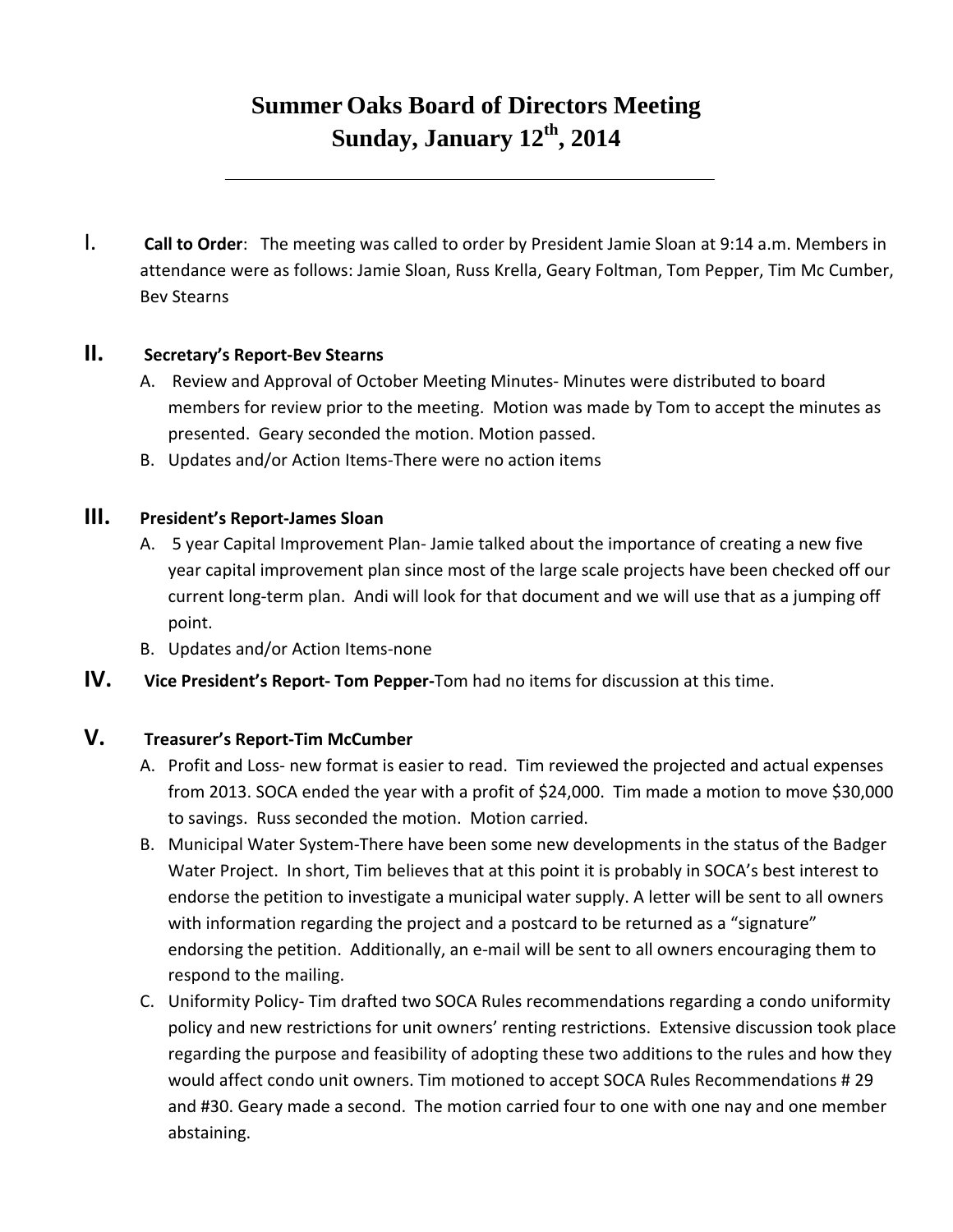- D. Vacation Rentals‐ Merrimac township will lift current restrictions prohibiting weekly vacation rentals, and will be enacting a hotel tax of 7%. This would also apply to units rented out by owners as weekly vacation rentals. Our insurance company could have an issue with this, as our rates are largely based on the numbers of owner‐occupied units. This action by the town of Merrimac figures largely in our decision to enact Rule # 30 as previously discussed.
- E. Updates and/or action items

# **VI. Building and Grounds‐Russ Krella**

An off-agenda discussion regarding shoreline preservation took place prior to the planned meeting agenda items. Russ received some ballpark figures for the costs of securing the SOCA shoreline of between \$17 and \$22 per foot. There were many questions regarding the type and actual costs of a project of this nature. Russ will get the contractor to put together a more detailed proposal for our discussion at the next and future meetings.

- A. Building Eight Update‐Russ suggested holding off for now on contractor's suggested repairs to the building pending the re‐roofing project. The new roof will be installed over the existing roof. We will also get a quote for installing gutter guards.
- B. Maintenance Man‐Ken was given a list of items that needed to be done (gutter cleaning, etc.). SOCA received a bill of \$149.00.for work performed which was less than expected. Ken charges \$20.00 per hour which is very reasonable. We will continue to use his services, but will be more detailed about what is to be done.
- C. Updates and/or action items
	- 1. Tennis courts-Installation of new lights and a timer saved \$1600 last year. Rydell electric will look at the property and give us an idea of other places we can save more energy by replacing or removing lights, etc.
	- 2. Shaun‐ snow removal issues: Russ will speak to him about conserving salt by using a smaller spreader. Dog waste removal continues to be a problem.
	- 3. Pool‐The pool is scheduled to be acid washed and re‐grouted this spring. We do not need any more lounge chairs at this time. SOCA will purchase new umbrellas in the future as needed.
	- 4. Bldg. 8 & 9‐ Lakeside decks are scheduled to be painted this summer. Owners will be asked to remove screens, glass, etc. that might be in the way. If this is not done, owners will be charged an additional fee. The stairs will be replaced on units 31 & 32.
	- 5. Recreational easement- A letter will be sent out in the spring asking Cove's Court residents to pay the fee to use the pool and tennis courts. A paragraph will be added reminding them not to park in the lots by buildings 1 & 3. This has caused problems with SOCA owners when the parking spots are taken by non-residents.

### **VII. Property Manager's Report**

A. Dock approval letter‐Tim and Andi will draft a letter regarding SOCA‐ DNR dock approval to be filed by Sauk County.